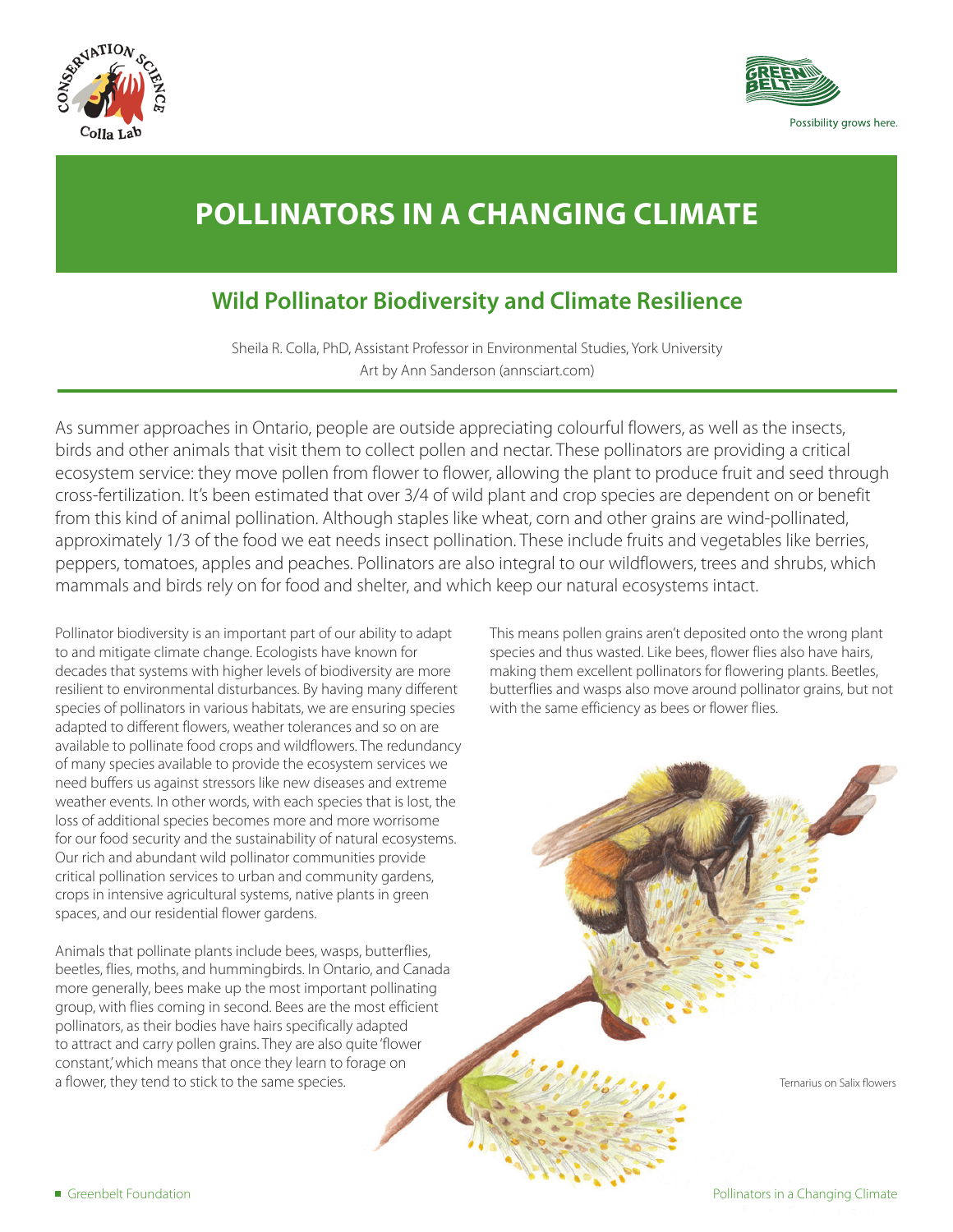Ceratina with raspberry cane



While most of us are familiar with the European Honeybee, a managed species used for pollination of large-scale agriculture and honey production, we also have 855 described species of native bees in Canada, with more still likely to be described. Southern Ontario has over 350 different bee species, the majority of which are solitary (not living in hives) and ground-dwellers. An additional third of our native bees live in cavities like the pithy stems of last year's raspberry canes (image of ceratina with raspberry) or holes in the mortar between bricks. People are often surprised to find out we have so many types of bees. In fact, Ontario's bees come in many different colours, including metallic silver, green, blue, red, and the more typical black and yellow. Some are very fuzzy but many aren't.

None of our native bees make honey. Honeyproduction is a unique characteristic of honey bees, which evolved in warmer climates with milder winters. When moved outside their range, honey bees stay awake over the winter, feeding from their honey stores. Bees native to colder regions, like those in Canada, have evolved to hibernate. All our native bees are considered solitary or semi-social, aside from the 40 or so species of bumblebees we have in Canada. Only bumblebees live in true hives, which can reach sizes of about 50-200 individuals at the height of the season, depending on the species. This is very different from the average honeybee hive, which can have 50,000 individuals!

#### **POLLINATOR DECLINES**

Despite pollinator declines being a frequent topic in the news, we know very little about the status of most species of bees, flies, butterflies and other insect pollinators. Where we do have good baseline information for wild pollinator populations, declines in some species are often noted. For example, of North America's 46 native bumblebee species, about 1/3 of the species are considered to be "at-risk of extinction" according to the International Union for Conservation of Nature's 'Red List' of threatened species. Some bumblebee species (like the Common Eastern Bumblebee) remain abundant throughout their native range, while others (like the Rusty-patched Bumblebee) have declined by over 90% in just a few decades. Disease outbreaks and exposure to insecticides in intensive agricultural lands are among the greatest issues that impact managed bee colonies. These issues, however, are not necessarily the main threats to wild pollinators. For wild pollinators, the main threats include disease spillover from managed pollinators, loss of habitat (i.e. nesting, foraging and overwintering), climate change, as well as invasive plants (e.g. dog strangling vine) and insect species (e.g. non-native bees).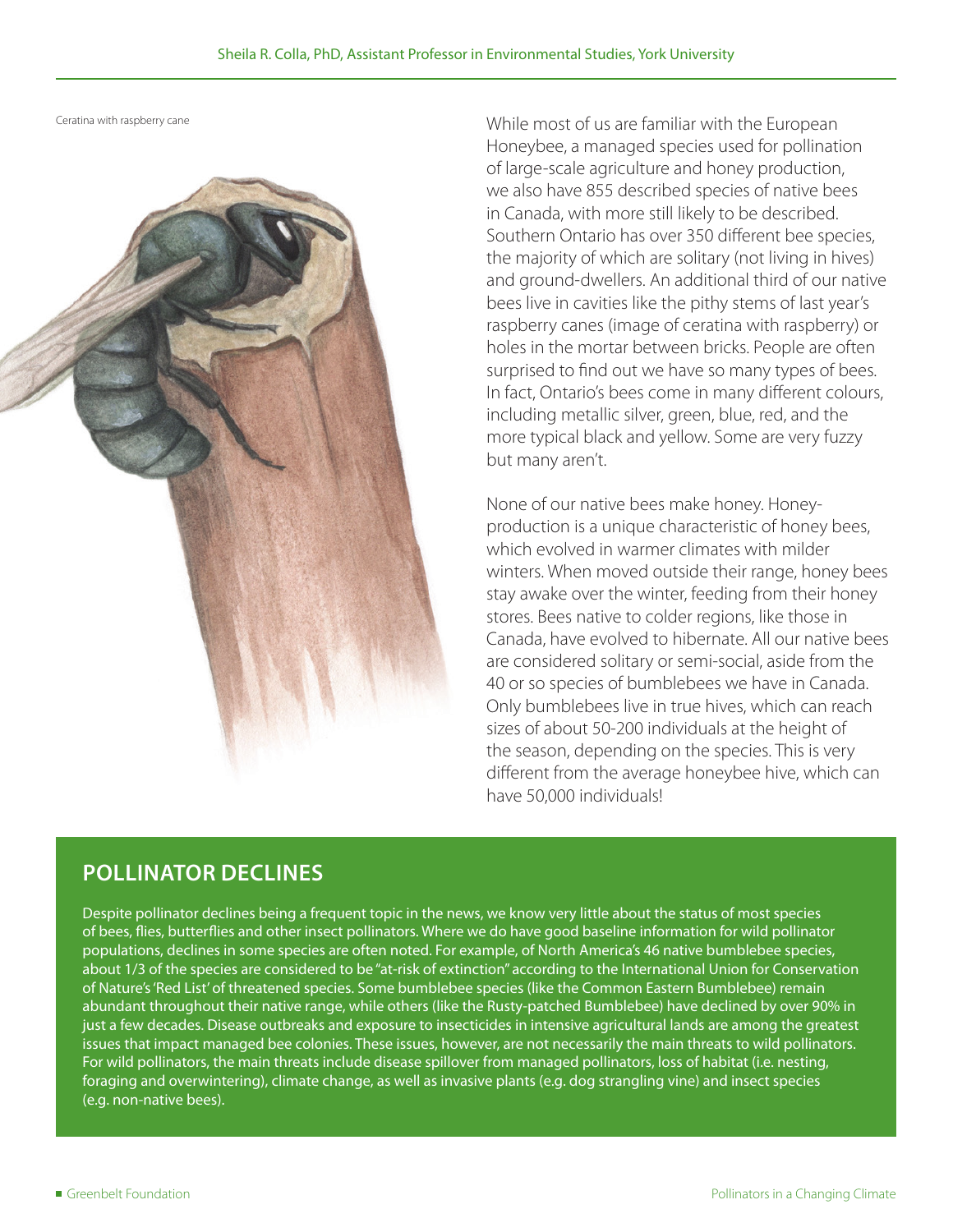## **CLIMATE CHANGE IMPACTS ON POLLINATORS**

There are a variety of ways scientists believe pollinators can be impacted by climate change. Flowers are blooming earlier and some pollinators are emerging earlier now than they did decades ago. This could lead to something called a "phenological mismatch," where the timing of the pollinator and the flower no longer match up, despite having evolved together over thousands of years. Mismatches can lead to pollinators not having the right type or amount of pollen and nectar when they need it. It could also result in a given species of plant not being properly pollinated. This is particularly worrisome for pollinators specialized on certain plant species (e.g. the pictured Mining bee [*Andrena erigeniae*], which specializes in feeding on Spring Beauty flower pollen). It is also worrisome for early emerging pollinators that may fail to forage sufficient pollen and nectar first thing in the spring.

Climate change is expected to increase the number and intensity of spring storms and summer droughts. These extreme weather events can directly harm pollinators or decimate the food plants they rely on. Winters may have less snowfall, which could mean pollinators overwintering underground may have less insulation from snow to protect them from frigid temperatures. Gradually warming temperatures, particularly in cities where there is a heat island effect, may make nesting habitat for pollinators less suitable due to heat exposure. We also see the southern portions of bumblebee ranges shrinking as temperatures increase with no sign of the bees moving northward, leaving them squeezed in a smaller amount of suitable habitat.

Climate change can also facilitate the spread of invasive species, which can negatively impact pollinators. These invasive species can include other insects, which may compete for forage or nesting resources, animal species, which may be predators of pollinators, and plant species, which may outcompete important food sources (e.g. garlic mustard competing with native wildflowers). Climate change is also changing microbiota like viruses, fungi, bacteria and other pathogens in ways we still need to learn much more about but which pose risks to the health of pollinators.

Mining bee on Spring Beauty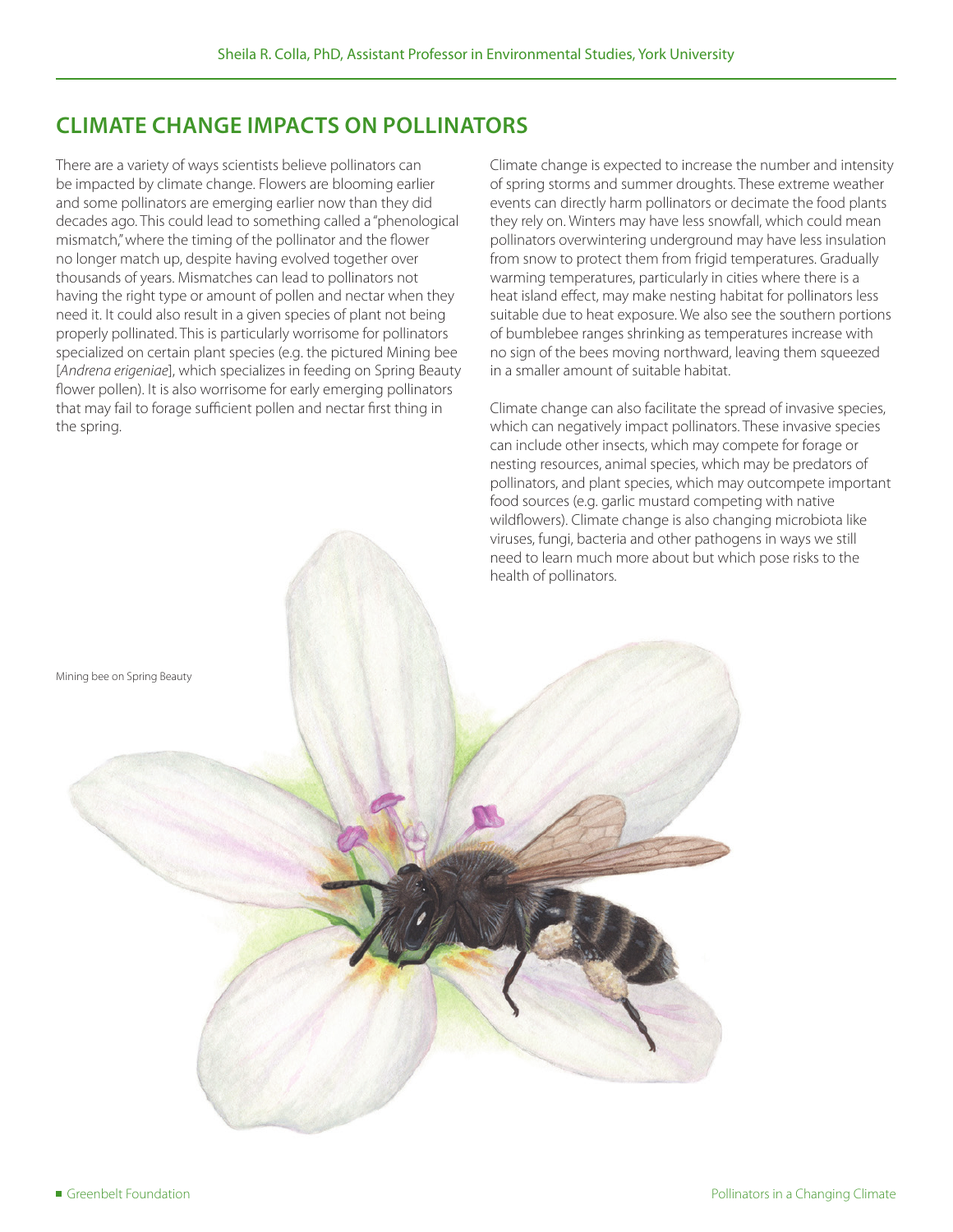#### **WHAT YOU CAN DO**

**1**

**2**

**3**

Luckily there are quite a few ways you can help to conserve our wild pollinators in light of climate change. Here are some actions for you, your friends and family:

#### **Get involved in Community Science**

You can submit photos to community science projects like **[BumbleBeeWatch](http://www.Bumblebeewatch.org)** or [EButter](http://www.e-butterfly.org)fly to help scientists locate unknown populations of rare species, record important habitat requirements and track range shifts. Long-term scientific data are critical to conservation planning and management of endangered pollinator species. Contributions from individuals provide important data needed to conserve species in the most effective and efficient ways. The most recent records of the Endangered Rusty-patched Bumblebee, for example, have come from BumbleBeeWatch submissions. These populations will be closely monitored and potentially used to re-establish new populations where the species has been extirpated.

### **Plant native plants**

This is a great way for citizens to support native pollinators on their properties. Native plants provide pollen and nectar, are host plants for caterpillars and in the cases of stem-nesting bees, are nest sites as well.

#### **Create a garden that has something in bloom from early spring to late fall**

In the spring, pollinators come out of their overwintering site having used up all their energy stores. Having nectar and pollen in those early days is critical for them to be able to find a nest site and lay eggs. Willow and wild strawberry are excellent early blooming plants. Fall forage, like goldenrod and aster, is equally important as insects need to store energy for the winter or, in the case of the Monarch, to migrate.

# **4**

**5**

#### **Select plants that will thrive in your area**

Plant frost-tolerant species in areas with late frost, and drought-tolerant species in areas with hot, dry summers. Don't forget about flowering shrubs and trees, which can provide a lot of resources, particularly in the spring time!

#### **Keep you garden messy**

Leave some bare patches of dirt for ground nesting bees, some piles of logs for overwintering habitat, and some of last year's raspberry or bergamot stems for cavity-nesters. These natural materials for nesting and overwintering sites are as important as flowers for forage, but are frequently overlooked. In the spring time, delay cleaning up your garden as long as possible to allow insects overwintering in mulch, leaf litter, loose soil and last year's stems to emerge naturally. Check out guides by [Credit Valley Conservation](https://cvc.ca/wp-content/uploads/2017/04/17-uo-nativeplantsforpollinators-booklet-v8-web.pdf), [Toronto and Region Conservation Authority](https://trca.ca/app/uploads/2016/04/PollinatorMaintenanceGuide_WEB.pdf) and [Wildlife Preservation Canada](https://wildlifepreservation.ca/a-flower-patch-for-the-rusty-patched/) for recommendations on what to plant and how to maintain your pollinator habitat.









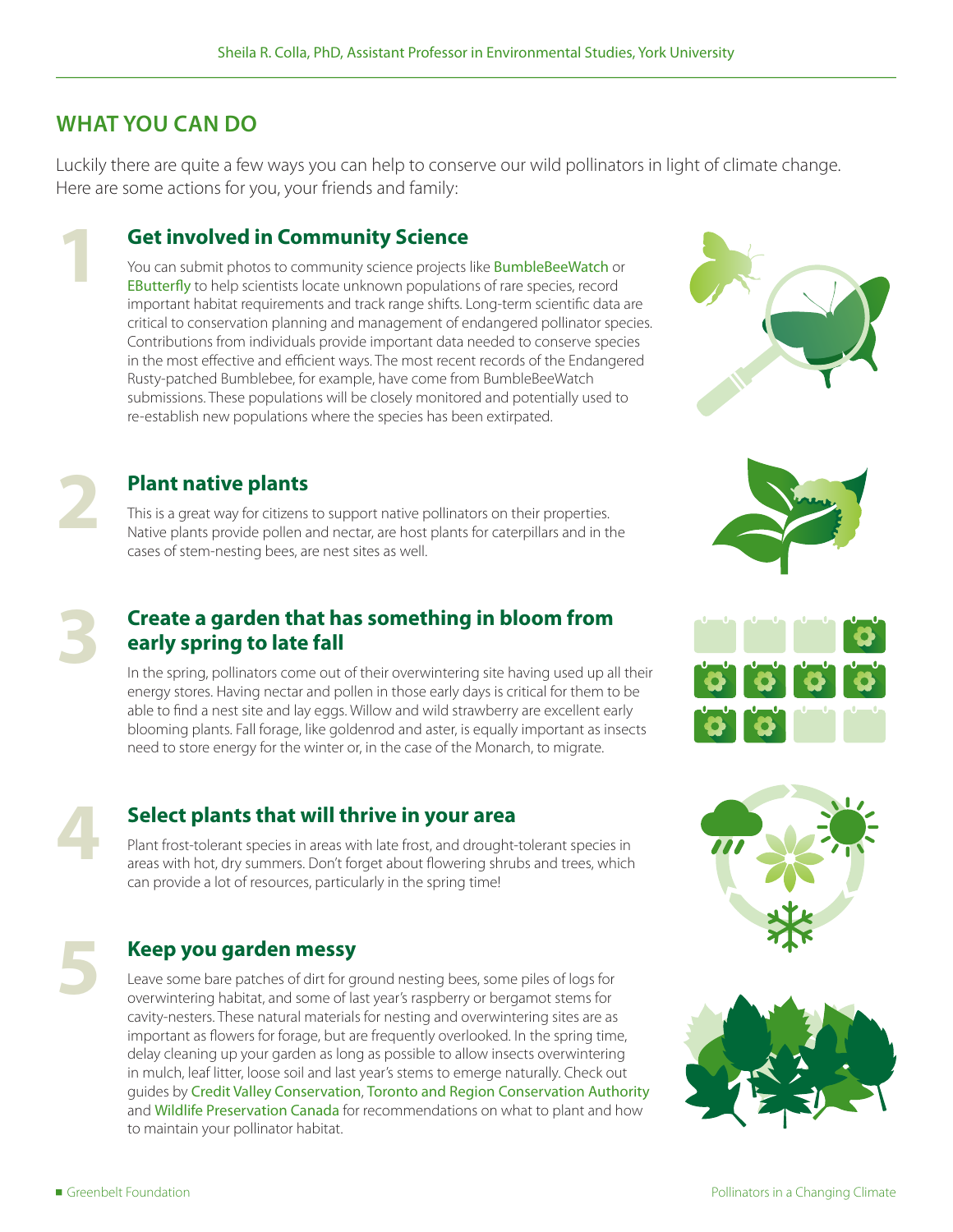#### **Spread the word about native bees**

Invasive wasps like the German Yellowjacket and now the Giant Asian Hornet give native bees (and native wasps) a bad rap. The reality is, most pest species of bees, wasps and hornets are not native to the region. Conserving our native species is one of the best ways to fend off invasives. Additionally, most people cannot identify bees from wasps, and if they can, they may only know about the European honeybee in terms of 'bees.' Sharing what you learn about the beauty and diversity of southern Ontario's native bees will help people make different choices, as people tend to protect what they know and care about. Resources like the City of Toronto's Bees of [Toronto Guide](https://www.toronto.ca/wp-content/uploads/2017/08/8eb7-Biodiversity-BeesBook-Division-Planning-And-Development.pdf) or [BumbleBeeWatch.org](https://www.bumblebeewatch.org/) can help you learn about all the different bees that are native to this region.

#### **Plant food and herbs**

One of the best ways for people to learn about the different pollinators of our food crops is to see the pollinators in action. Plant veggies like tomatoes and see which bees come to buzz-pollinate it. (Hint: bumblebees are one of the few groups of bees capable of this "buzz-pollination" behaviour, which involves grabbing onto a flower and buzzing at a high frequency to properly pollinate it.) See which pollinators are attracted to yellow flowers, to purple flowers, to white flowers. See if you can find dawn-waking squash bees sleeping in your squash flowers. The bonus is you will have some fresh, local herbs, fruits and veggies too!

#### **Get involved in your local stewardship and volunteer programs**

Conservation Authorities (CAs), city parks departments, local naturalist groups and business improvement associations (BIAs) often provide opportunities for you to help create or provide quality habitat for pollinators, either directly through plantings or indirectly by influencing policy. Contact your local CA, municipality and community organizations to find out about what programs they offer to support pollinator habitat. You can also help pollinators by participating in government consultations that impact pollinators and pollinator habitat.

#### **Minimize insecticide use**

For farmers, increased use of Integrated Pest Management schemes is beneficial (i.e. using tools and management practices to reduce pests, which consider environmental impacts). These schemes could help make farmlands more supportive for wild pollinator communities. Many [Conservation Authorities](https://conservationontario.ca/conservation-authorities/watershed-stewardship/watershed-stewardship-programs/) offer agricultural stewardship programs to help restore natural habitat on farmland. For homeowners, consider allowing insects into your yards and gardens instead of reaching for that can of Raid. While insecticides may seem like they are targeting pest species, many of them harm a wide variety of beneficial insects, as well.





**6**

**7**

**8**